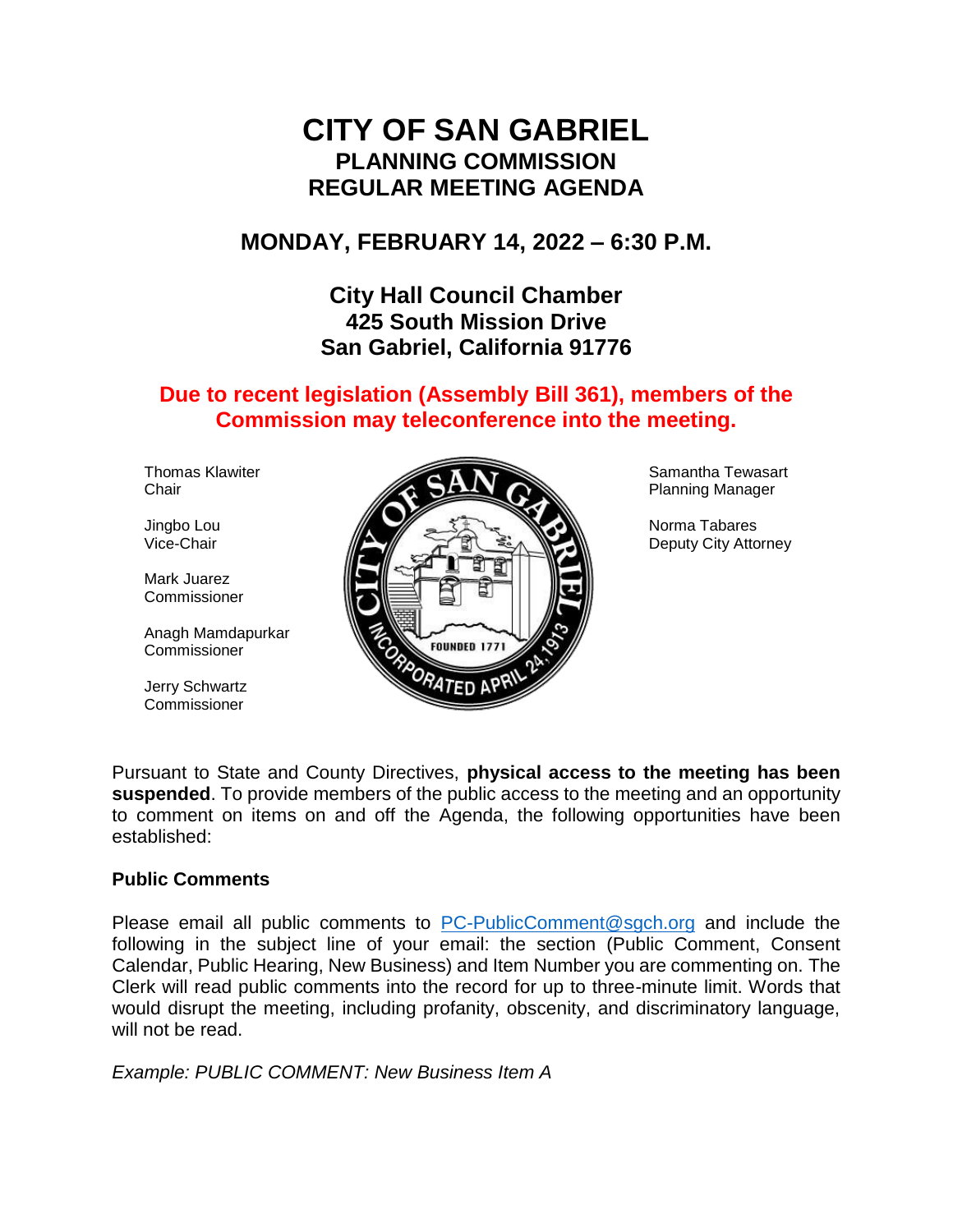#### **Watch the Meeting Online**

Live broadcast of this meeting is available using the following link:

[Meeting Video](https://www.youtube.com/cityofsangabriel) – https://www.youtube.com/CityofSanGabriel

Spectrum cable: Live streaming on Channel 3, Public Access Channel.

**Materials Available for Inspection.** You may view agenda items online at www.sangabrielcity.com. Materials related to an item on this Agenda, submitted to the Planning Commission after distribution of the Agenda packet, will be posted on the City website.

**Persons with Disabilities.** Upon request, this Agenda will be made available in appropriate alternative formats to persons with disabilities, as required by Section 202 of the Americans with Disabilities Act of 1990.

**Questions about this Agenda?** Should any person have a question concerning any of the above Agenda items prior to the meeting, please contact the Community Development Department at commdevinfo@sgch.org during regular office hours.

Any person with a disability who requires a modification or accommodation in order to participate in a meeting should direct such a request to the Community Development Department by emailing commdevinfo@sgch.org at least 48 hours before the meeting, if possible.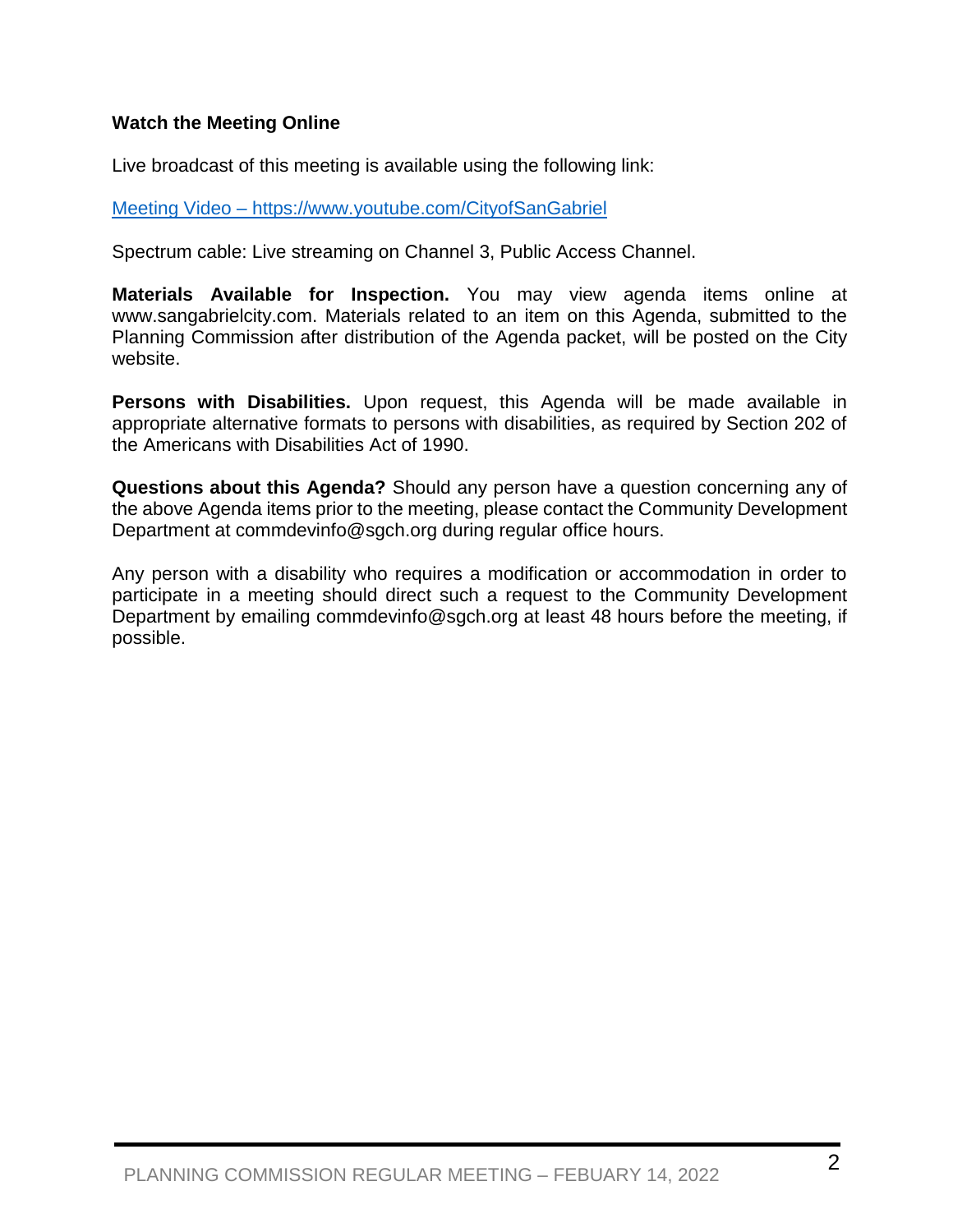#### **Planning Commission – Regular Meeting Agenda**

**February 14, 2022**

- **CALL TO ORDER**
- **PLEDGE OF ALLEGIANCE**
- **ROLL CALL – PLANNING COMMISSION**

#### **1. PUBLIC COMMENT**

This is the time set aside for members of the public to address the Planning Commission on items of interest that are not on the agenda, but are within the subject matter jurisdiction of the Planning Commission. Pursuant to the Brown Act, the Planning Commission cannot answer any questions or take any action until such time as the matter may appear as an item on a future agenda.

#### **2. CONSENT CALENDAR**

All items listed under the Consent Calendar are considered routine and recommendations will be approved in one motion unless a member of the Planning Commission or audience requests separate discussion.

#### **A. APPROVAL OF MINUTES**

[Minutes from the January 10, 2022](https://www.sangabrielcity.com/DocumentCenter/View/16084/PC-Minutes--January-10-2022--DRAFT) Planning Commission meeting.

Recommended Action: Approval.

#### **B. [GENERAL PLAN ANNUAL PROGRESS REPORT FOR THE 2021](https://www.sangabrielcity.com/DocumentCenter/View/16085/Staff-Report-GP-APR-2021)  [CALENDAR YEAR](https://www.sangabrielcity.com/DocumentCenter/View/16085/Staff-Report-GP-APR-2021)**

As required by Government Code Section 65400(a)(2), the Planning Division is required to provide an annual report each April to the City Council, and the State Governor's Office of Planning and Research (OPR) regarding the status of the General Plan and its implementation progress.

Recommended Action: Receive and File - Informational Item

#### **3. PUBLIC HEARING**

**A. [GENERAL PLAN HOUSING ELEMENT ANNUAL PROGRESS REPORT](https://www.sangabrielcity.com/DocumentCenter/View/16088/Housing-APR-Packet)  [FOR THE 2021 CALENDAR YEAR](https://www.sangabrielcity.com/DocumentCenter/View/16088/Housing-APR-Packet)**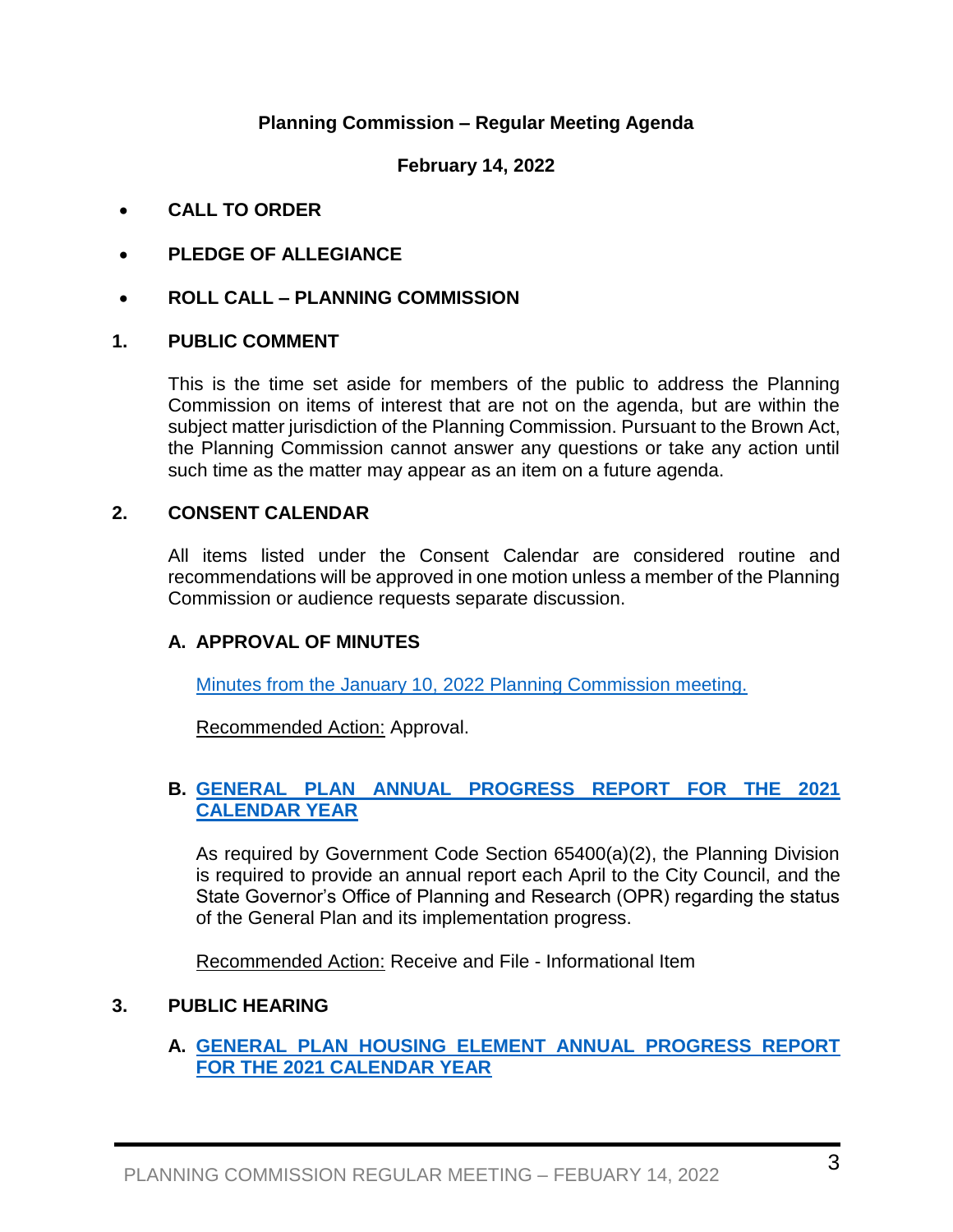As required by Government Code Section 65400(b), the City is required to provide an annual report to the California Department of Housing and Community Development (HCD) regarding the implementation of the Housing Element and how the City is meeting the regional housing needs for the community. The General Plan Annual Progress Report (APR) is an important tool to track and monitor the City's progress in addressing the regional housing needs allocation, including the number of housing units permitted by income level, the status of programs in the Housing Element, and efforts to remove governmental constraints.

#### Recommended Action:

Adopt a Resolution of the Planning Commission of the City of San Gabriel, California, recommending the City Council to direct staff to submit the housing report to the California Department of Housing and Community Development (HCD).

#### **B. [1623 S. DEL MAR AVE.](https://www.sangabrielcity.com/DocumentCenter/View/16082/1623-S-Del-Mar-Ave-Packet) [PLANNING CASE NO. CUP21-002](https://www.sangabrielcity.com/DocumentCenter/View/16082/1623-S-Del-Mar-Ave-Packet) (CONDITIONAL USE PERMIT) [APPLICANT: XINYUAN, LLC](https://www.sangabrielcity.com/DocumentCenter/View/16082/1623-S-Del-Mar-Ave-Packet)**

The proposed project is a Conditional Use Permit (CUP21-002) to allow the offsite sale of beer and wine (Type 20 ABC License). The project site is zoned MU/T (Mixed-Use Transit Oriented Development) within the Valley Boulevard Specific Plan (VBSP). This project is exempt from the requirements of California Environmental Quality Act (CEQA), per Guidelines Section 15301, Class 1 (Existing Facilities).

#### Recommended Action:

Adopt a Resolution of the Planning Commission of the City of San Gabriel, California, approving Planning Case Number CUP21-002 for a Conditional Use Permit to allow the off-site sale of beer and wine at 1623 S. Del Mar Ave., subject to the recommended conditions of approval.

#### **C. [1381 E. LAS TUNAS DRIVE SUITES 8 & 9](https://www.sangabrielcity.com/DocumentCenter/View/16086/1381-E-Las-Tunas-Complete-Packet) [PLANNING CASE NO. CUP21-007](https://www.sangabrielcity.com/DocumentCenter/View/16086/1381-E-Las-Tunas-Complete-Packet) (CONDITIONAL USE PERMIT) [APPLICANT: BJ ENTERTAINMENT](https://www.sangabrielcity.com/DocumentCenter/View/16086/1381-E-Las-Tunas-Complete-Packet)**

The proposed project is to allow for a proposed recreational entertainment escape room business named Escape Duck at 1381 E. Las Tunas Dr. Suites 8 & 9. The project site is zoned C-1 (Commercial Retail) and has a General Plan Land Use Designation of General Commercial. This project is exempt from the requirements of California Environmental Quality Act (CEQA), per Guidelines Section 15301, Class 1 (Existing Facilities).